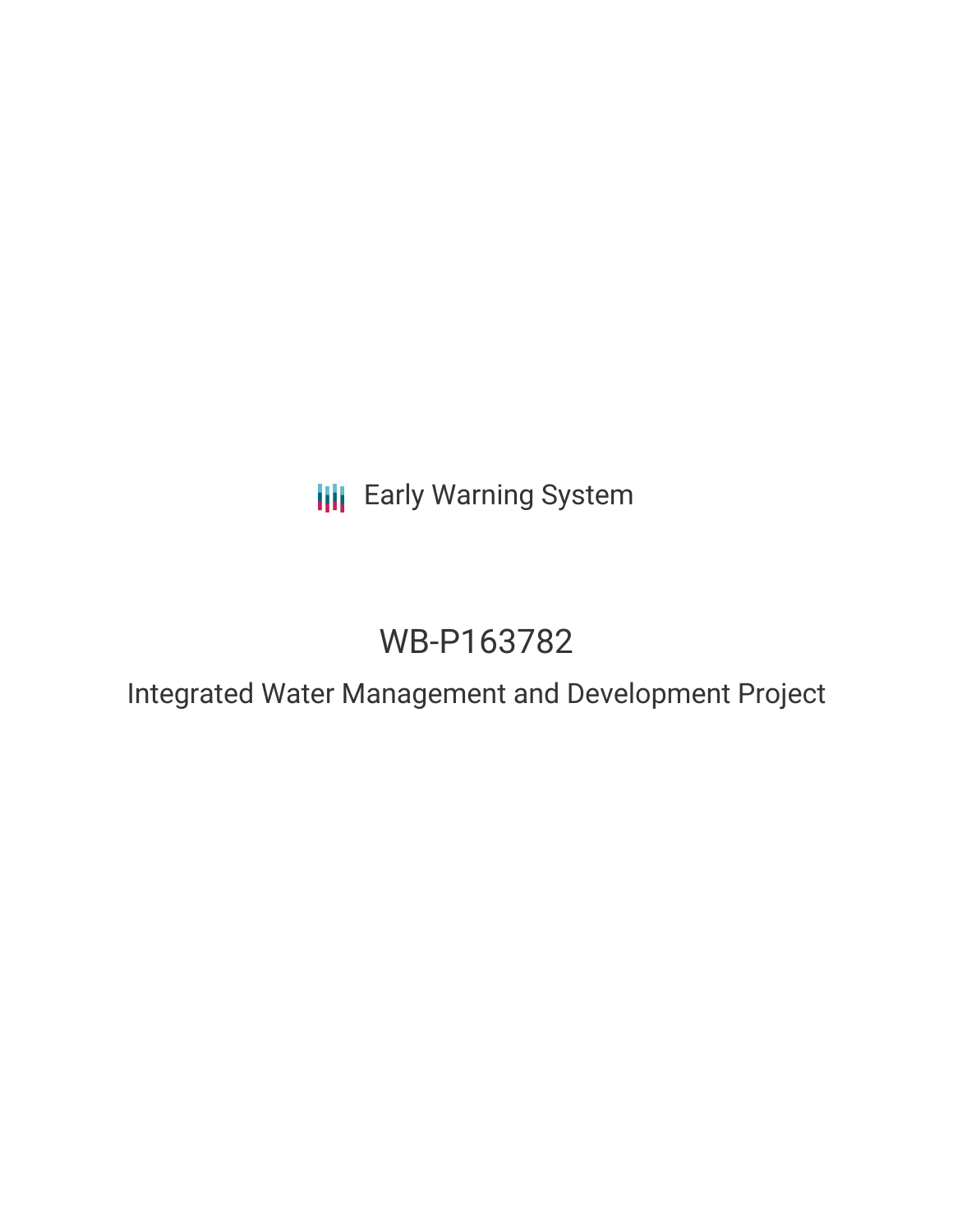

### **Quick Facts**

| <b>Countries</b>               | Uganda                                                         |
|--------------------------------|----------------------------------------------------------------|
| <b>Financial Institutions</b>  | World Bank (WB)                                                |
| <b>Status</b>                  | Active                                                         |
| <b>Bank Risk Rating</b>        | B                                                              |
| <b>Voting Date</b>             | 2018-06-14                                                     |
| <b>Borrower</b>                | Ministry of Finance, Planning and Economic Development, Uganda |
| <b>Sectors</b>                 | Water and Sanitation                                           |
| <b>Investment Amount (USD)</b> | \$280.00 million                                               |
| <b>Project Cost (USD)</b>      | \$313.00 million                                               |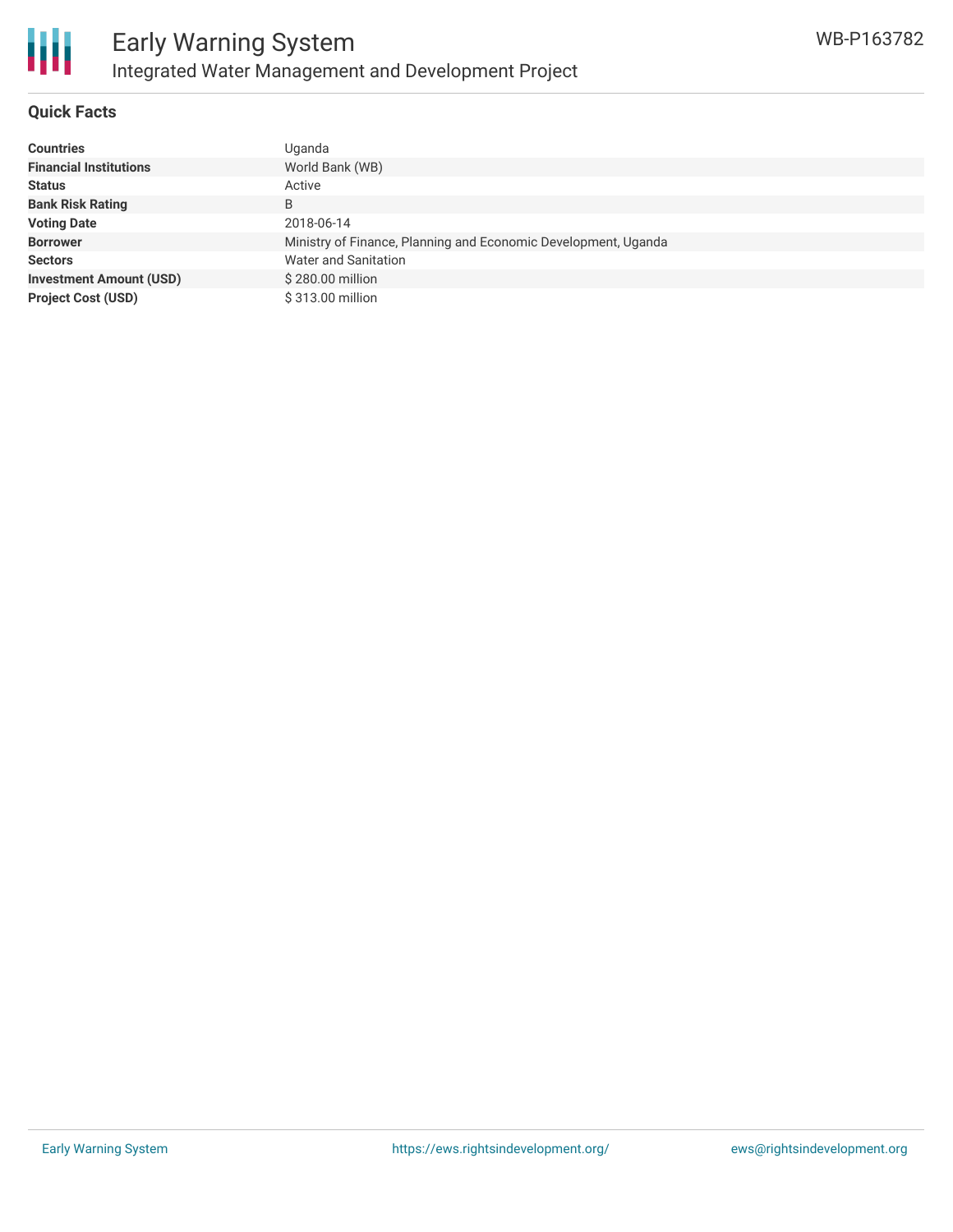

#### **Project Description**

The development objective of the Integrated Water Management and Development Project for Uganda is to improve access to water supply and sanitation services, integrated water resources management, and operational performance of water and sanitation service providers in Project areas. It has four project component. First component, water supply and sanitation in small towns and rural growth centers and support to districts hosting refugees will support activities to improve WSS in selected small towns and RGCs in the Recipient's territory. Activities consist of (a) constructing and rehabilitating WSS facilities, as well as providing associated services, including engineering, environmental and social studies, and supervision of construction activities; (b) preparing and implementing sanitation plans in selected small towns; (c) strengthening the capacity of selected UWAs in the areas of operational and financial management, including the establishment of a remote monitoring system for rural water systems; and (d) carrying out environmental and social management-related activities to protect water sources and sensitize communities; Second component, water supply and sanitation in large towns and support to districts hosting refugees will support activities to improve WSS. Activities consist of (a) constructing and rehabilitating WSS infrastructure in the municipality of Mbale, including implementing the recommendations from the Augmented Water Supply Study; (b) constructing water supply system for the municipality of Gulu; (c) undertaking construction supervision activities and engineering, as well as environmental studies, including the Augmented Water Supply Study; (d) strengthening the capacity of the NWSC in the areas of operational and financial management to support improved performance in the project supported areas;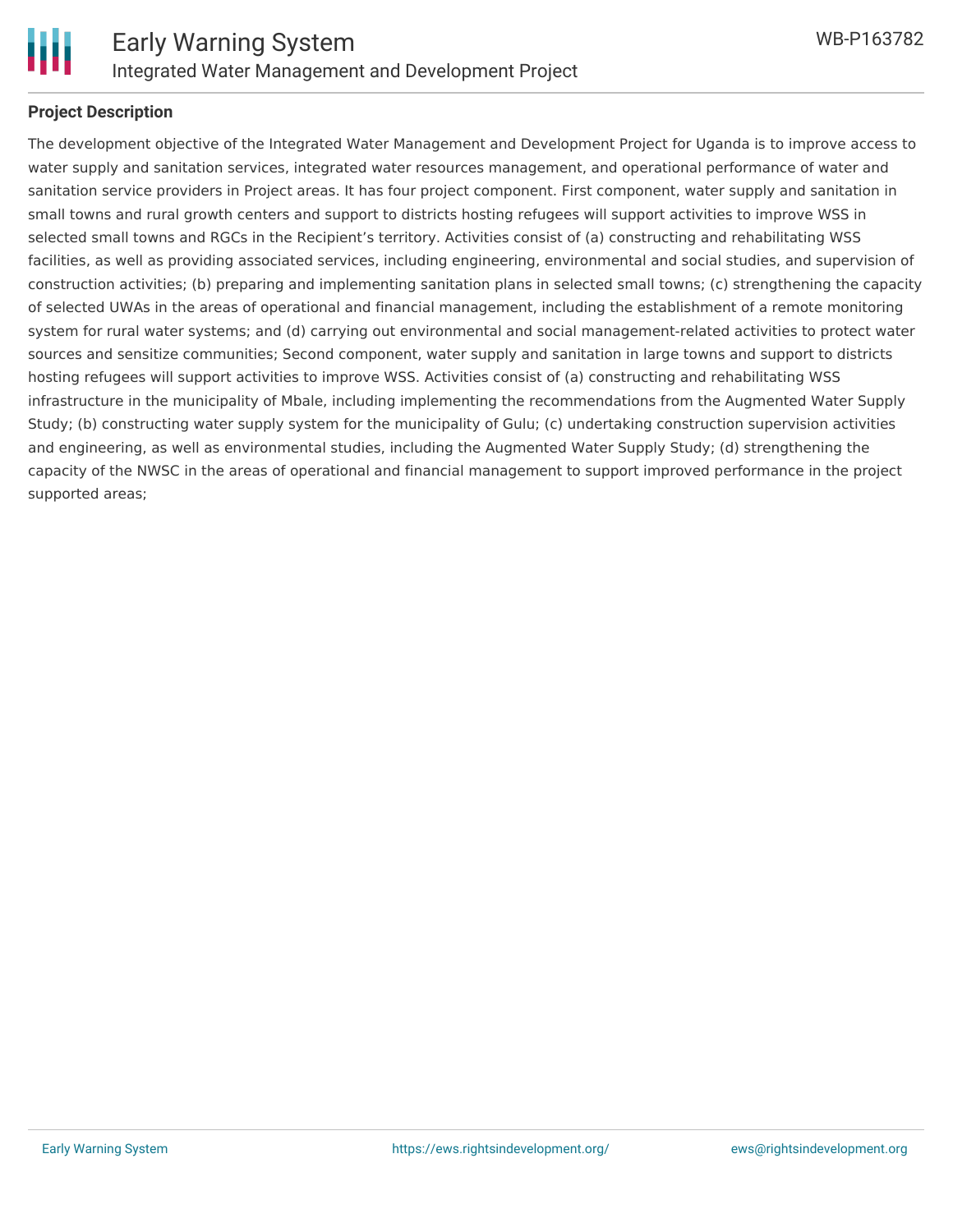

## **Investment Description**

World Bank (WB)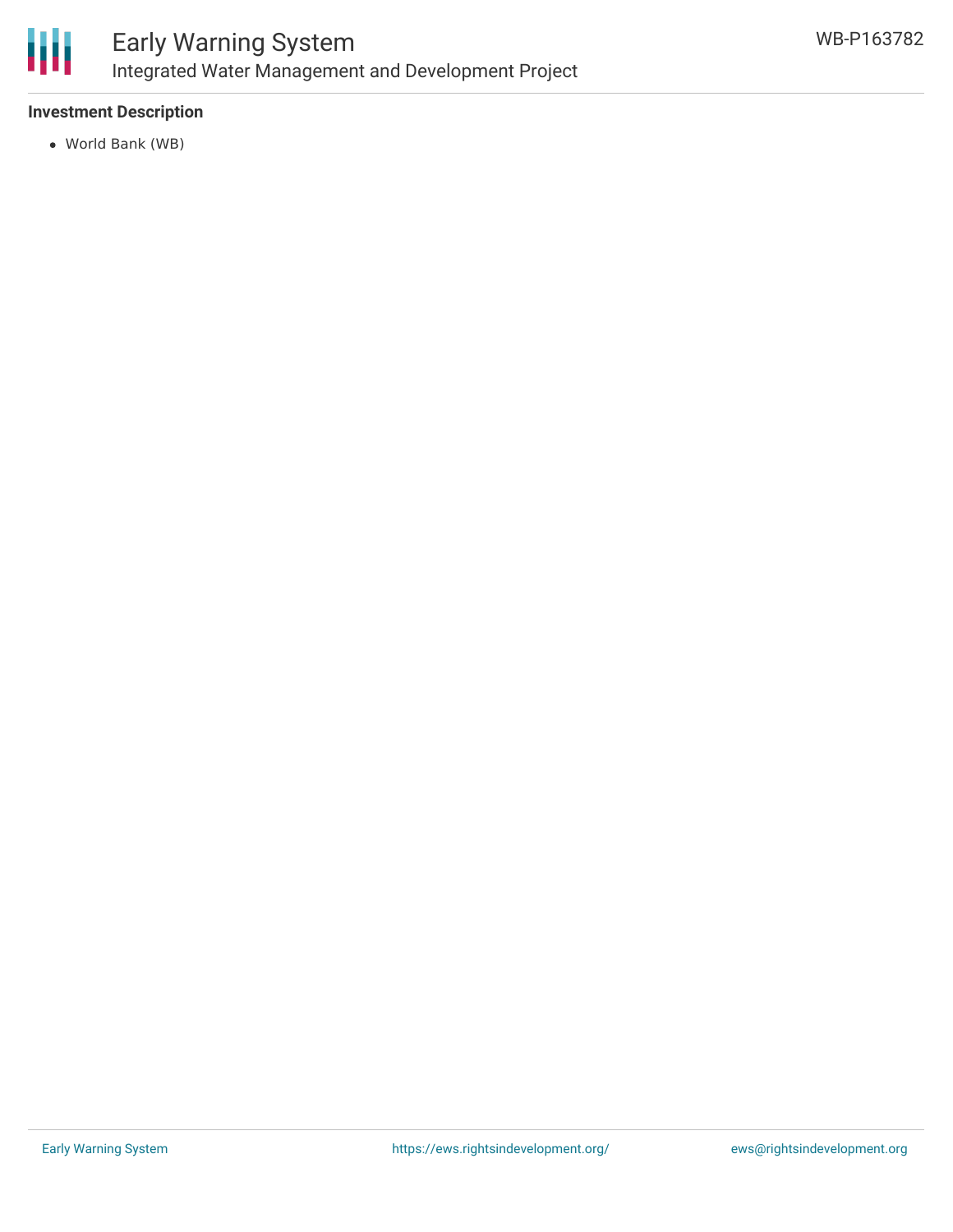

## **Contact Information**

National Water And Sewerage Corporation

Silver Mugisha

Managing Director

[silver.mugisha@nwsc.co.ug](mailto:silver.mugisha@nwsc.co.ug)

ACCOUNTABILITY MECHANISM OF WORLD BANK

The World Bank Inspection Panel is the independent complaint mechanism and fact-finding body for people who believe they are likely to be, or have been, adversely affected by a World Bank-financed project. If you submit a complaint to the Inspection Panel, they may investigate to assess whether the World Bank is following its own policies and procedures for preventing harm to people or the environment. You can contact the Inspection Panel or submit a complaint by emailing ipanel@worldbank.org. You can learn more about the Inspection Panel and how to file a complaint at:

http://ewebapps.worldbank.org/apps/ip/Pages/Home.aspx.